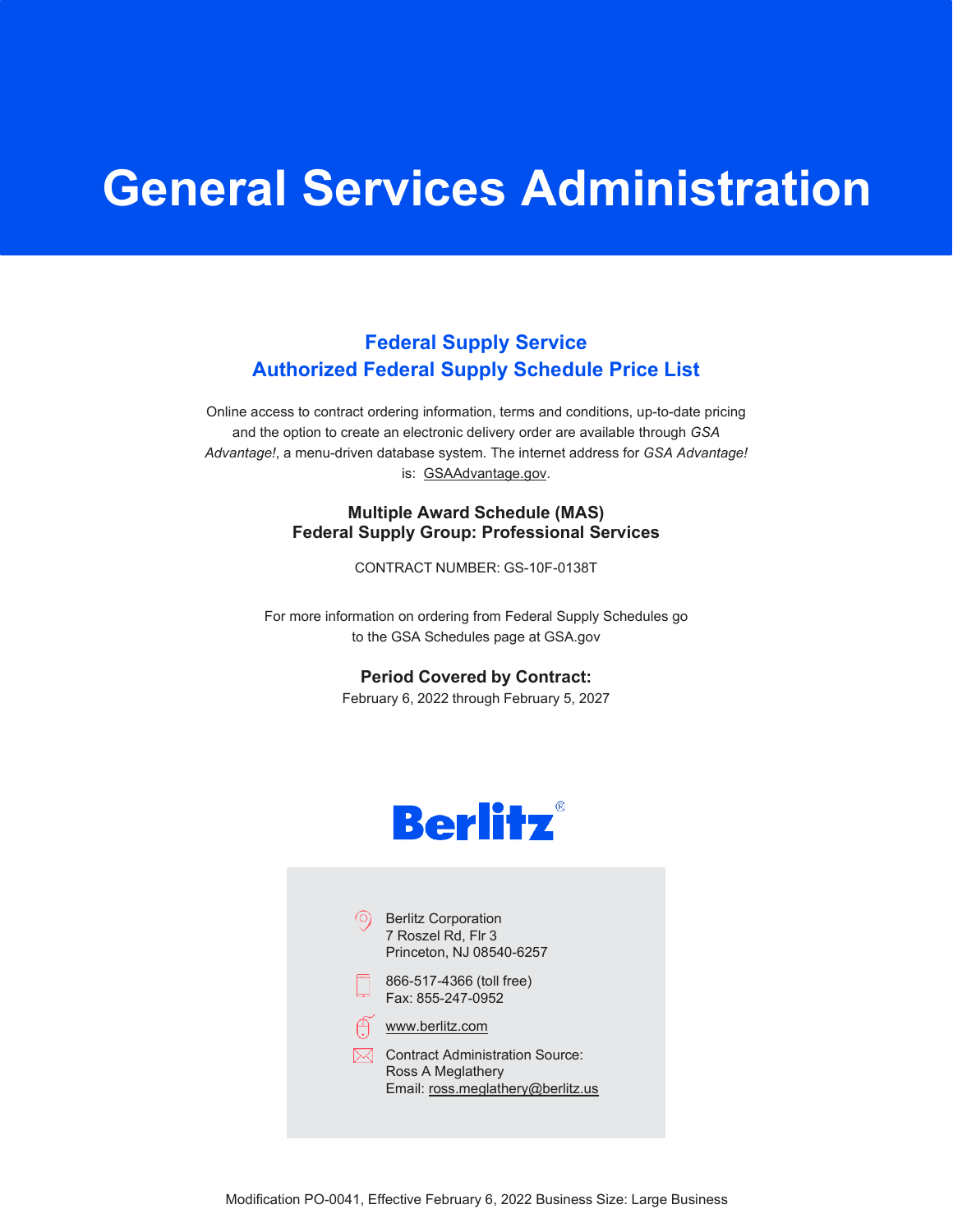# **Contents**

| <b>Customer Information</b>                                           | 1               |
|-----------------------------------------------------------------------|-----------------|
| <b>Rates/Prices</b>                                                   | 4               |
| <b>Berlitz 'B Languages' Listing</b>                                  | 5               |
| <b>Service Contract Labor Standards</b>                               | 6               |
| <b>Cross-Cultural Training Programs</b>                               | 7               |
| <b>Cross-Cultural Training</b><br><b>Programs Course Descriptions</b> | 8               |
| <b>Language Testing and Assessment</b>                                | 12 <sub>2</sub> |
| <b>Language Testing and Assessment</b>                                | 13              |

\*Regardless of language Berlitz offers the same hourly rates.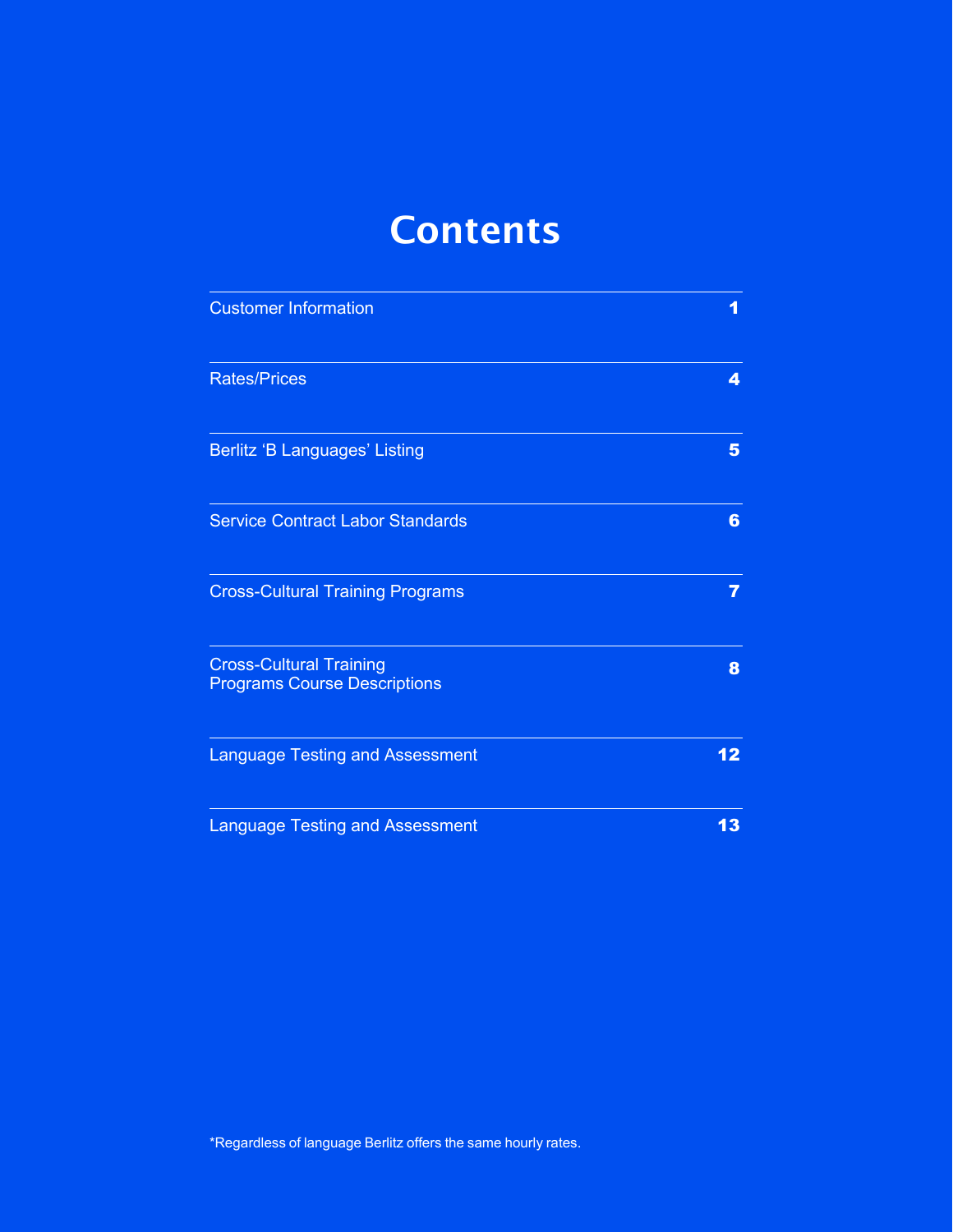# Company Profile

## Mission

Berlitz empowers customers to achieve their goals in a global environment by providing individualized tools and solutions that give them language, communication and cultural competence anywhere in the world.

## **Description**

Berlitz is the fastest and most effective way to learn a language, providing flexible programs and language classes that give you practical skills in communication that can help you succeed in your job anywhere your mission takes you.

As a pioneer in language learning and inter-cultural communication for over 140 years, Berlitz uses innovative techniques to help you learn through flexible programs taught in-person and online where you'll cultivate skills that can lead to improved communication across cultures, greater diplomacy and increased career opportunities. Berlitz courses give individuals, families and business leaders the skills and cultural awareness to engage confidently abroad. We work with our students to build custom courses to truly help you prepare for your deployment and relocation to successfully work and interact with various cultures and languages around the world.

Our government language learning and cultural training is offered across dozens

of languages so that you can be prepared to communicate with confidence, giving you the ability to live and work comfortably abroad. Our immersive techniques in language and cultural instruction are ideal for military language learning because it makes learning efficient, leading to faster results as you prepare for deployment. Our flexibility gives clients options to personalize their language classes according to learning style and speed.

Additionally, the Berlitz language skills assessment and testing services are available to help gauge your level of comprehension and fluency, offering language classes that are relevant to your needs. We offer tests that assess and rate your speaking skills and writing skills in your target language using international standards for defining an individual's language ability.

Whatever the mission, our worldwide language resources and cross-cultural training programs enable you to learn quickly and effectively so that you can be prepared to live and work wherever you are required to travel.

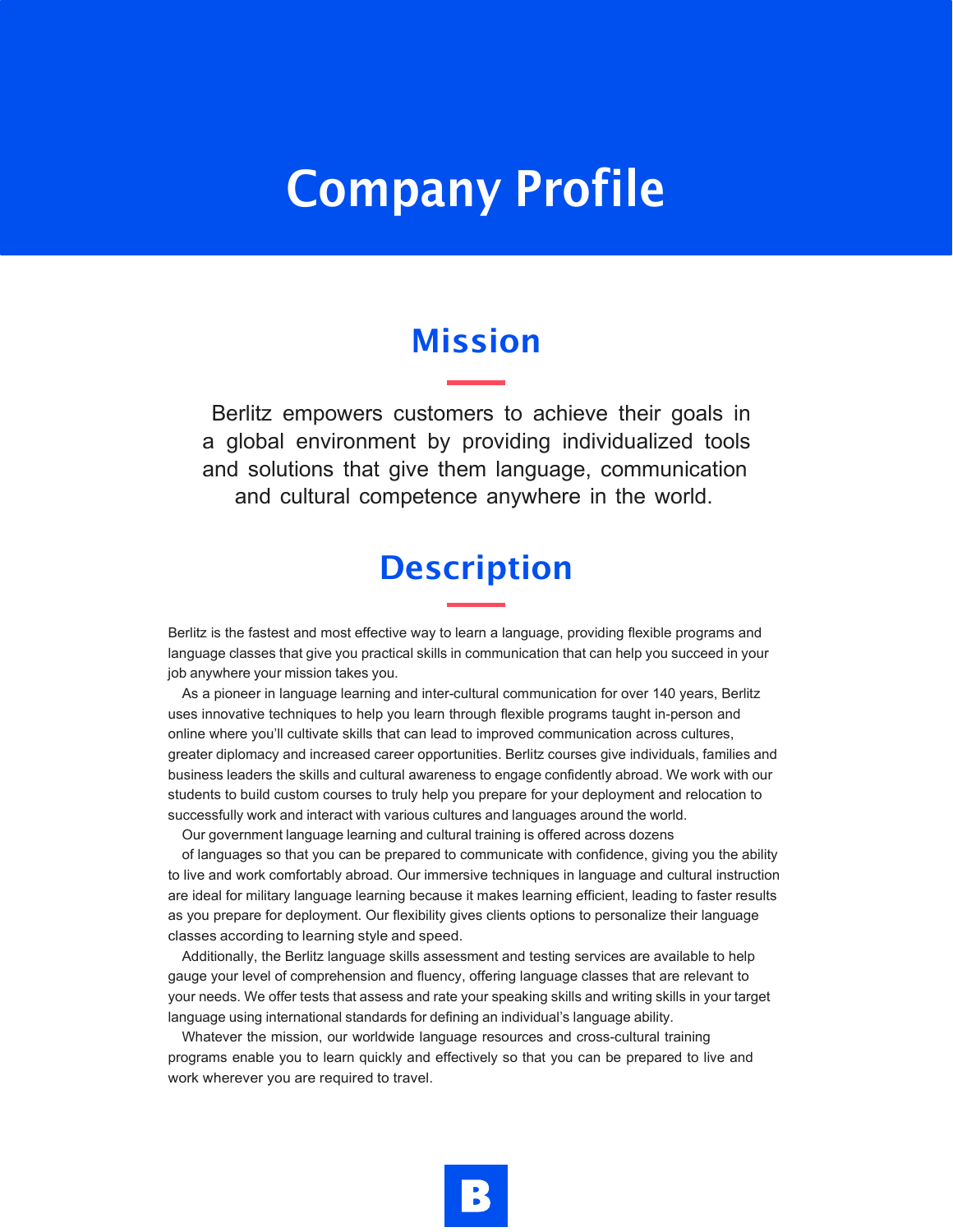

# Customer Information

1a Table of awarded special item number(s) with appropriate cross-reference to item descriptions and awarded price(s).

*SIN 611630 - Linguistic Training and Education SIN OLM - Order -Level Materails (OLM)* Please see pages 4 – 13 for descriptions and awarded prices

1b Identification of the lowest priced model number and lowest unit price for that model for each special item number awarded in the contract. This price is the Government price based on a unit of one, exclusive of any quantity/dollar volume, prompt payment, or any other concession affecting price.Those contracts that have unit prices based on the geographic location of the customer, should show the range of the lowest price, and cite the areas to which the prices apply.

Please see pages 4 – 13 for lowest unit price for each special item number awarded in the contract.

**1<sub>C</sub>** If the Contractor is proposing hourly rates, a description of all corresponding commercial job titles, experience, functional responsibility and education for those types of employees or subcontractors who will perform services shall be provided. If hourly rates are not applicable, indicate "Not applicable" for this item.

Not applicable.



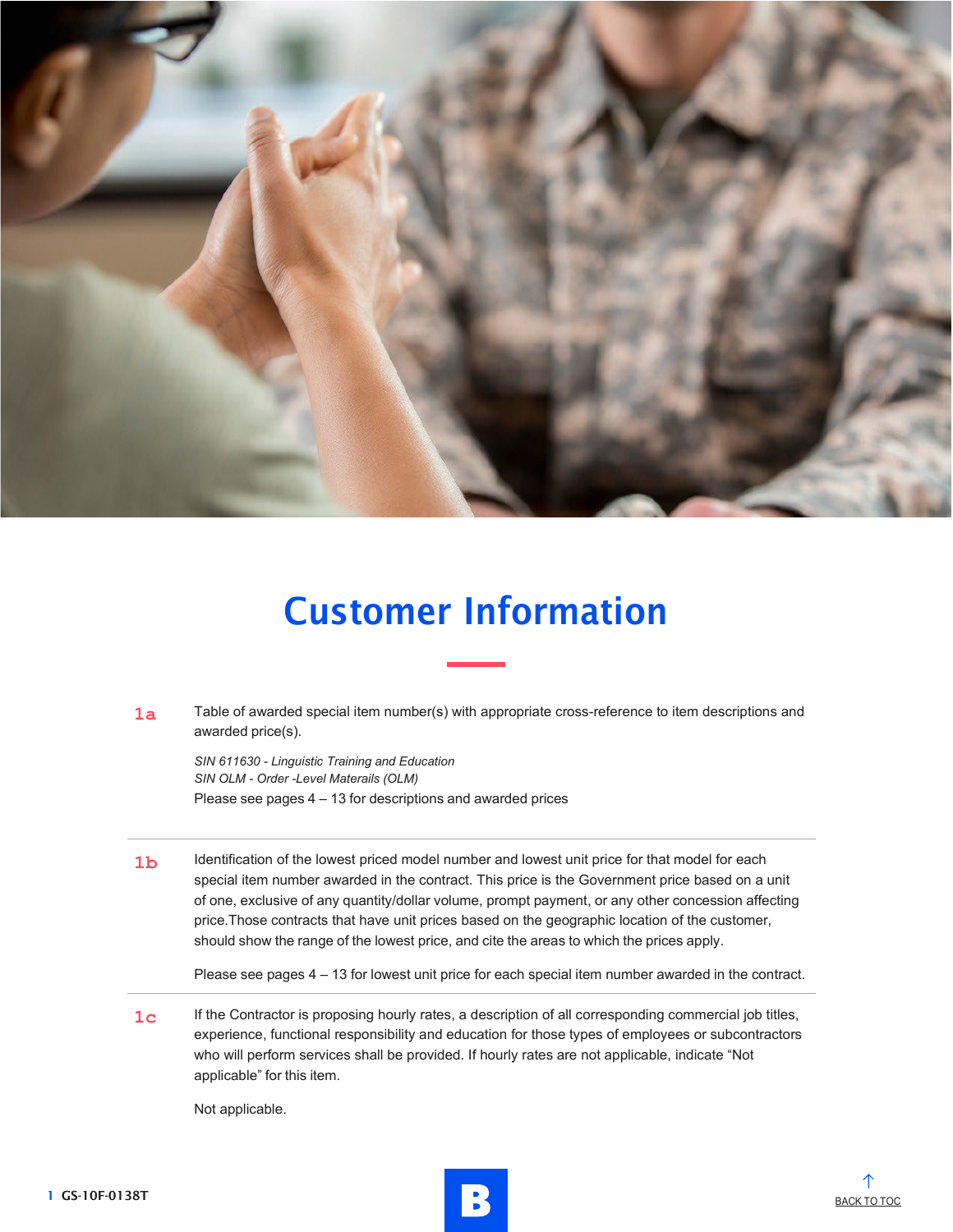# Customer Information

| $\overline{2}$  | Maximum order: \$1,000,000                                                                                                                                                                                                                                                           |                                                                |  |
|-----------------|--------------------------------------------------------------------------------------------------------------------------------------------------------------------------------------------------------------------------------------------------------------------------------------|----------------------------------------------------------------|--|
| 3               | Minimum order: \$100.00                                                                                                                                                                                                                                                              |                                                                |  |
| 4               | Geographic coverage (delivery area): Worldwide                                                                                                                                                                                                                                       |                                                                |  |
| 5               | Point(s) of production (city, county, and state or foreign country):<br>Berlitz Corporation · 7 Roszel Rd Flr 3 · Princeton, NJ 08540                                                                                                                                                |                                                                |  |
| 6               | Discount from list prices or statement of net price: Prices shown in pricelist are net.<br>Discounts have already been deducted.                                                                                                                                                     |                                                                |  |
| 7               | Quantity discounts:<br>For Language Services ONLY                                                                                                                                                                                                                                    |                                                                |  |
|                 | Individual Instruction - P1 (CP & IP) 1-3 Students<br>10,001+ lessons 30%                                                                                                                                                                                                            | <b>Total Immersion (TI) Training</b><br>10,001+ lessons 30%    |  |
|                 | Charter (CH) or Corporate Group (up to 12 Students)<br>10,001+ lessons 30%                                                                                                                                                                                                           | Berlitz Virtual Classroom (BVC) Training<br>1,000+ lessons 25% |  |
| 8               | Prompt payment terms: 0% NET 30.<br>Information for Ordering Offices: Prompt<br>payment terms cannot be negotiated out of<br>the contractual agreement in exchange for<br>other concessions                                                                                          |                                                                |  |
| 9               | Foreign items (list items by country of origin). N/A                                                                                                                                                                                                                                 |                                                                |  |
| 10a             | Time of delivery. Per agreed to delivery on each Task Order.                                                                                                                                                                                                                         |                                                                |  |
| 10 <sub>b</sub> | Expedited Delivery. The Contractor will insert the sentence "Items available for expedited delivery<br>are noted in this price list." under this heading. The Contractor may use a symbol of its choosing to<br>highlight items in its price lists that have expedited delivery. N/A |                                                                |  |
| 10 <sub>c</sub> | Overnight and 2-day delivery. The Contractor will indicate whether overnight and 2-day delivery are<br>available. Also, the Contractor will indicate that the schedule customer may contact the Contractor<br>for rates for overnight and 2-day delivery. N/A                        |                                                                |  |
| 10d             | Urgent Requirements. The Contractor will note in its price list the "Urgent Requirements" clause of<br>its contract and advise agencies that they can also contact the Contractor's representative to affect a<br>faster delivery. N/A                                               |                                                                |  |

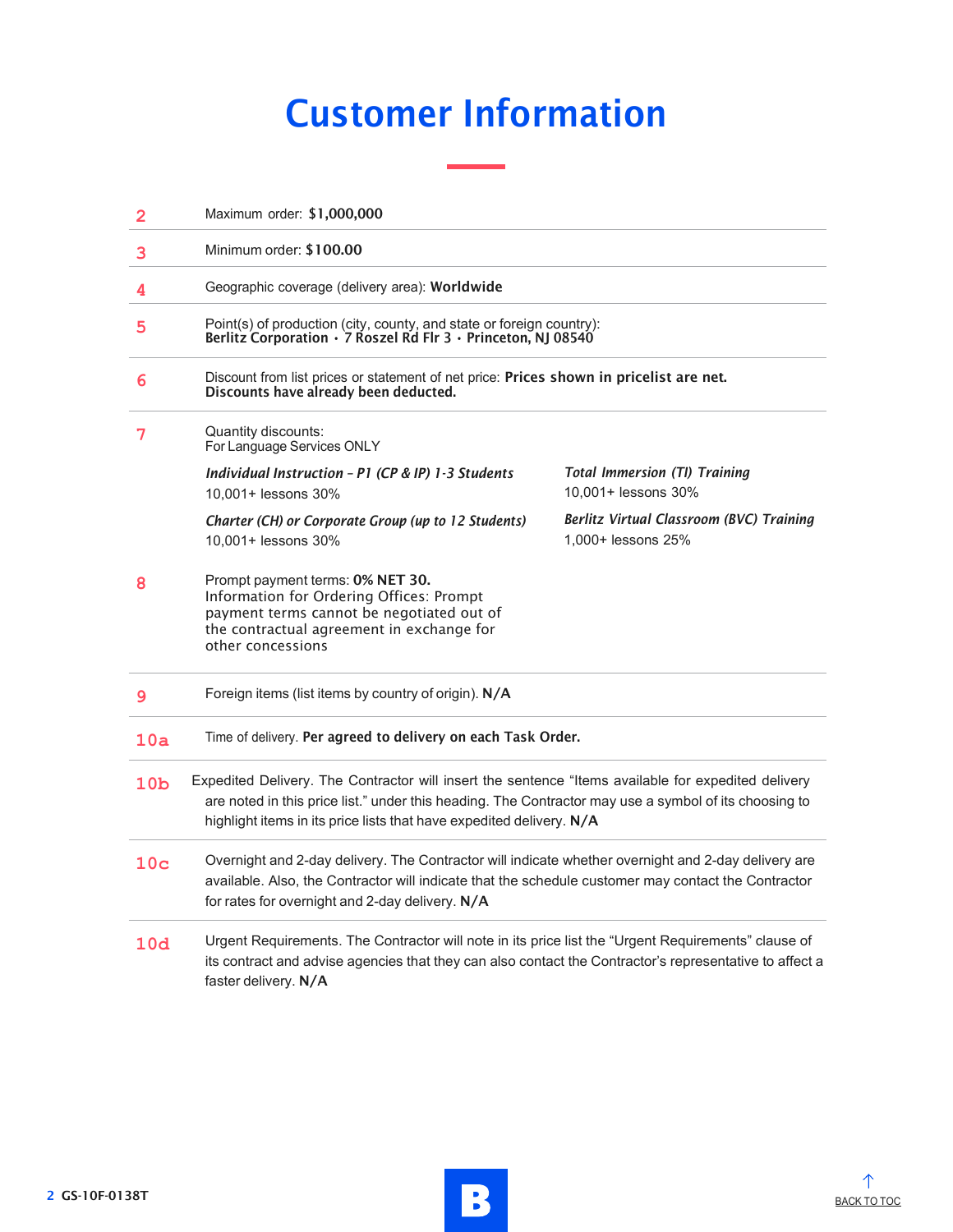# Customer Information

| 11              | F.O.B. point(s). Destination                                                                                                                                                                                                                                                                               |
|-----------------|------------------------------------------------------------------------------------------------------------------------------------------------------------------------------------------------------------------------------------------------------------------------------------------------------------|
| 12a             | Ordering address: Berlitz Languages, Inc. · 1 Thomas Circle NW, Suite 105 · Washington, DC 20005                                                                                                                                                                                                           |
| 12 <sub>b</sub> | Ordering Procedures: For supplies and services, the ordering procedures, information on Blanket<br>Purchase Agreements (BPAs) are found in Federal Acquisition Regulation<br>(FAR) 8.405-3.                                                                                                                |
| 13              | Payment address: Berlitz Languages, Inc. · 1 Thomas Circle NW, Suite 105 · Washington, DC 20005                                                                                                                                                                                                            |
| 14              | Warranty provision. N/A                                                                                                                                                                                                                                                                                    |
| 15              | Export packing charges, if applicable. N/A                                                                                                                                                                                                                                                                 |
| 16              | Terms and conditions of rental, maintenance, and repair (if applicable). N/A                                                                                                                                                                                                                               |
| 17              | Terms and conditions of installation (if applicable). N/A                                                                                                                                                                                                                                                  |
| 18a             | Terms and conditions of repair parts indicating date of parts price lists and any discounts from list<br>prices (if applicable). N/A                                                                                                                                                                       |
| 18 <sub>b</sub> | Terms and conditions for any other services (if applicable) N/A                                                                                                                                                                                                                                            |
| 19              | List of service and distribution points (if applicable). N/A                                                                                                                                                                                                                                               |
| 20              | List of participating dealers (if applicable). N/A                                                                                                                                                                                                                                                         |
| 21              | Preventive maintenance (if applicable). N/A                                                                                                                                                                                                                                                                |
| 22a.            | Special attributes such as environmental attributes (e.g. recycled content, energy efficiency, and/<br>or reduced pollutants). N/A                                                                                                                                                                         |
| 22b.            | If applicable, indicate that Section 508 compliance information is available on Electronic and<br>Information Technology (EIT) supplies and services and show where full details can be found (e.g.<br>contractor's website or other location.) The EIT standards can be found at: www.Section508.gov. N/A |
| 23              | Unique Entity Identifier Number. J7WFATKKWBA6                                                                                                                                                                                                                                                              |
| 24              | Notification regarding registration in System for Award Management (SAM) database. Yes                                                                                                                                                                                                                     |

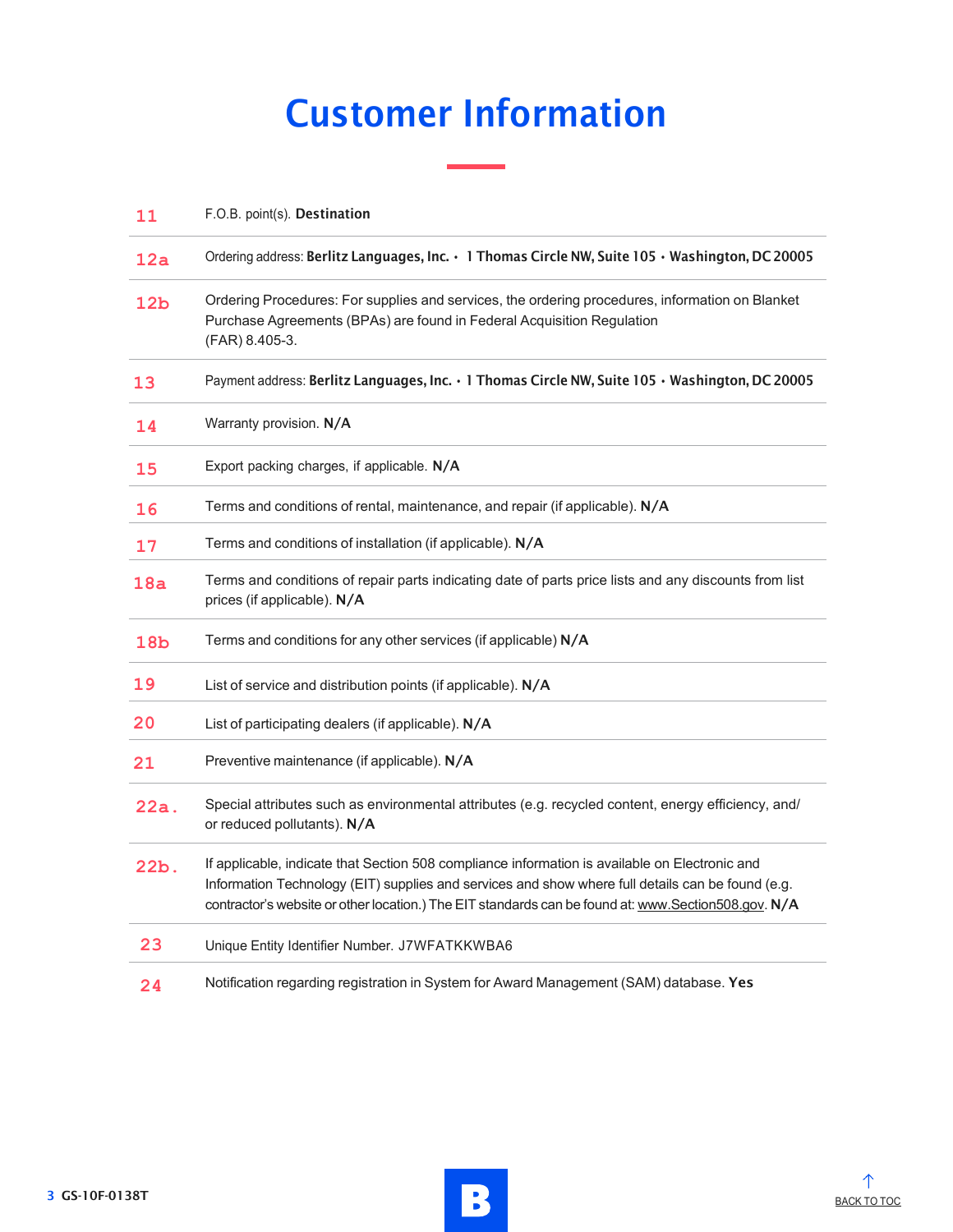# Rates/Prices

Our language learning classes use the most effective method for learning, while offering competitive flat hourly rates. Our pricing is structured as a flat hourly rate, giving learners flexibility for scheduling private or group classes. For individuals and small groups of up to three people, we offer one flat rate. For larger groups of four to twelve people, the hourly rate is also a flat price per hour.

## Language Services

| <b>SIN</b>                                                  | <b>Part No</b> | <b>Category</b>                                    | Description                                                                                                                                                                                                  | <b>GSA Catalog</b><br><b>Price</b> |
|-------------------------------------------------------------|----------------|----------------------------------------------------|--------------------------------------------------------------------------------------------------------------------------------------------------------------------------------------------------------------|------------------------------------|
| Individual Language Instruction - P1 (CP, IP)               |                |                                                    |                                                                                                                                                                                                              |                                    |
| 611630                                                      | GP1-44-AB      | Individual<br>Language<br>Instruction<br>(CP & IP) | Individual Language Instruction - P-1<br>(CP/Consumer Private and IP/ Institutional<br>Private) (1-44 Language Lessons) -<br>(1-3 students) A and B Languages<br>- Rates per language lesson                 | \$56.68                            |
| 611630                                                      | GP45-89-AB     | Individual<br>Language<br>Instruction<br>(CP & IP) | Individual Language Instruction - P-1<br>(CP/Consumer Private and IP/ Institutional<br>Private) (45-89 Language Lessons) -<br>(1-3 students) A and B Languages<br>- Rates per language lesson                | \$49.12                            |
| 611630                                                      | GP90-999-AB    | Individual<br>Language<br>Instruction<br>(CP & IP) | Individual Language Instruction - P-1<br>(CP/Consumer Private and IP/ Institutional<br>Private) (90-999 Language Lessons) -<br>(1-3 students) A and B Languages<br>- Rates per language lesson               | \$45.34                            |
| 611630                                                      | GP1000-AB      | Individual<br>Language<br>Instruction<br>(CP & IP) | Individual Language Instruction - P-1<br>(CP/Consumer Private and IP/ Institutional<br>Private) (1000 and over (LIR)Language<br>Lessons) $-$ (1-3 students) A and B<br>Languages - Rates per language lesson | \$40.81                            |
| <b>Charter (CH) or Corporate Group Language Instruction</b> |                |                                                    |                                                                                                                                                                                                              |                                    |
| 611630                                                      | GP1-119CH-AB   | Charter (CH)<br>or Corporate<br>Group              | Charter (CH) or Corporate Group - no more<br>than 12 students per charter class. (1-119<br>Language Lessons) - A and B Languages<br>- Rates per language lesson                                              | \$60.45                            |
| 611630                                                      | GP120CH-AB     | Charter (CH)<br>or Corporate<br>Group              | Charter (CH) or Corporate Group - no more<br>than 12 students per charter class. (120<br>and over Language Lessons) - A and B<br>Languages - Rates per language lesson                                       | \$56.68                            |

"A" Languages: French, German, Italian, Portuguese, and Spanish

"B" Languages: All other languages as listed.

\*includes 0.75% IFF

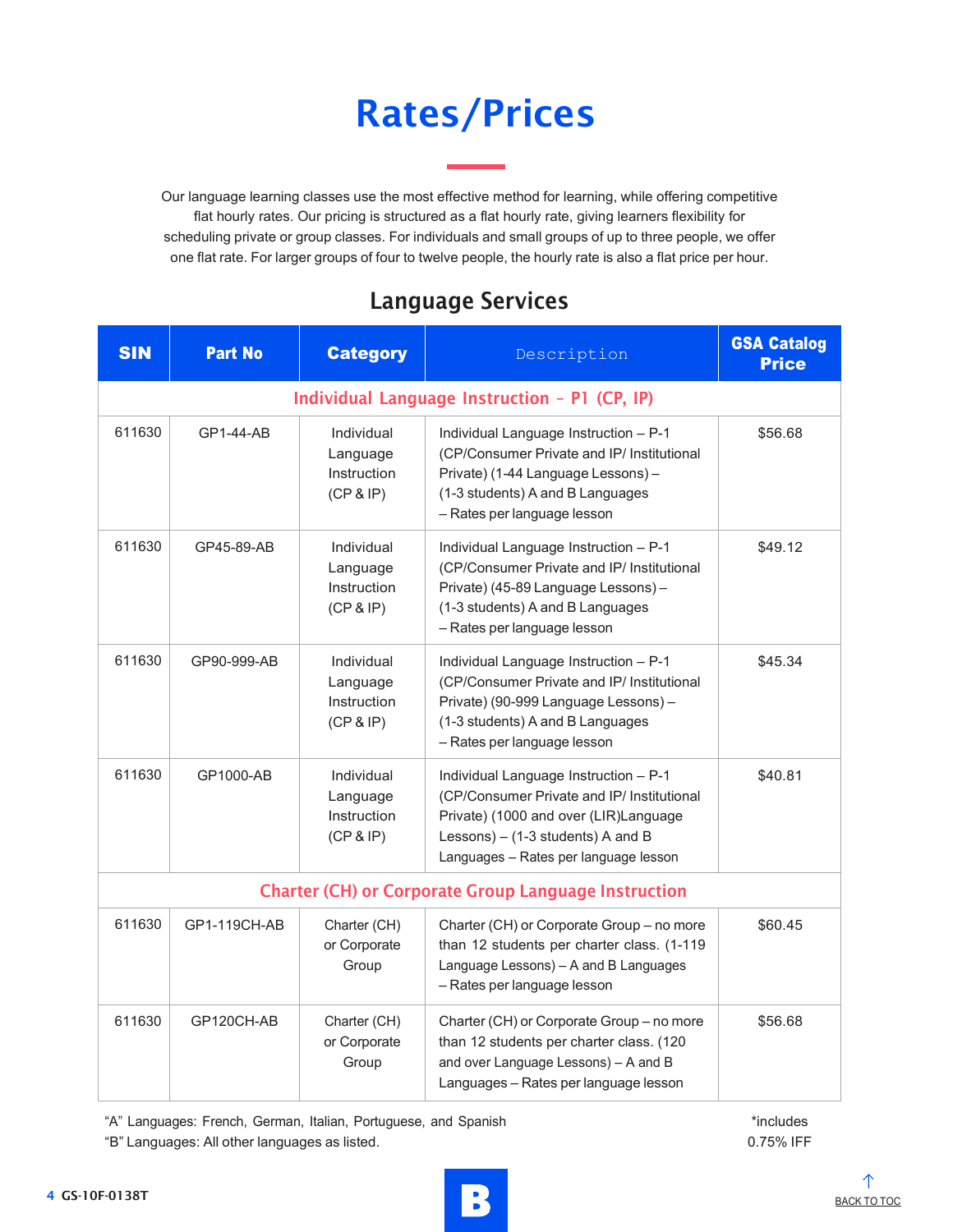# Berlitz 'B Languages' Listing

| 0001 Abkhaz                                | 0002 Afrikaans            | 0003 Albanian                                                                     |
|--------------------------------------------|---------------------------|-----------------------------------------------------------------------------------|
| 0004 Amayra                                | 0005 Amharic              | 0006 Arabic (Algerian)                                                            |
| 0007 Arabic (Egyptian)                     | 0008 Arabic (Iraqi)       | 0009 Arabic (Levantine - includes Jordanian,<br>Lebanese, Palestinian and Syrian) |
| 0010 Arabic (Libyan)                       | 0011 Arabic (Mauritanian) | 0013 Arabic (Moroccan)                                                            |
| 0014 Arabic (Omani)                        | 0015 Arabic (Saudi/Gulf)  | 0016 Arabic (Sudanese)                                                            |
| 0017 Arabic (Tunisian)                     | 0018 Arabic (Yemeni)      | 0019 Armenian (Eastern)                                                           |
| 0020 Azeri                                 | 0021 Baluchi              | 0022 Basque                                                                       |
| 0023 Belarusian                            | 0024 Berber               | 0025 Brahui                                                                       |
| 0026 Burmese                               | 0027 Cambodian            | 0028 Cebuano                                                                      |
| 0029 Chavacano                             | 0030 Chechen              | 0031 Chinese (Cantonese)                                                          |
| 0032 Chinese (Mandarin)                    | 0033 Dari                 | 0034 Dutch                                                                        |
| 0035 Flemish                               | 0036 Georgian             | 0037 Greek                                                                        |
| 0038 Haitian-Creole                        | 0039 Hausa                | 0040 Hebrew                                                                       |
| 0041 Hindi                                 | 0042 Ilocano              | 0043 Japanese                                                                     |
| 0044 Kashmiri                              | 0045 Kazakh               | 0046 Korean                                                                       |
| 0047 Kurdish (Kumanji)                     | 0048 Kurdish (Sorani)     | 0049 Lao                                                                          |
| 0050 Lingala                               | 0051 Macedonian           | 0052 Maguindanao                                                                  |
| 0053 Maranao                               | 0054 Pashto               | 0055 Persian/Farsi                                                                |
| 0056 Punjabi (East)                        | 0057 Punjabi (West)       | 0058 Quechua                                                                      |
| 0059 Russian                               | 0060 Sama                 | 0061 Serbo-Croatian                                                               |
| 0062 Somali                                | 0063 Swahili              | 0064 Tagalog                                                                      |
| 0065 Tajik                                 | 0066 Tatar                | 0067 Tausug                                                                       |
| 0068 Thai                                  | 0069 Tigrinya             | 0070 Turkish                                                                      |
| 0071 Turkmen                               | 0072 Uighur               | 0073 Ukrainian                                                                    |
| 0074 Urdu                                  | 0075 Uzbek                | 0076 Yakan                                                                        |
| 0077 Yawi                                  | 0078 Bengali              | 0079 Bikol                                                                        |
| 0080 Bulgarian                             | 0081 Czech                | 0082 Danish                                                                       |
| 0083 Dinka                                 | 0084 Eritrean             | 0085 Estonian                                                                     |
| 0086 Finnish                               | 0087 Fulani               | 0088 Fuzhou                                                                       |
| 0089 Guarani                               | 0090 Hakka                | 0091 Hungarian                                                                    |
| 0092 lbo                                   | 0093 Indonesian           | 0094 Javanese                                                                     |
| 0095 Kammyang (N Thai)                     | 0096 Kannada              | 0097 Kinyarwanda                                                                  |
| 0098 Kirundi                               | 0099 Kyrgyz               | 0100 Lanna                                                                        |
| 0101 Latvian                               | 0102 Lithuanian           | 0103 Luganda                                                                      |
| 0104 Malay                                 | 0105 Maltese              | 0106 Marathi                                                                      |
| 0107 Mongolian                             | 0108 Norwegian            | 0109 Oromo                                                                        |
| 0110 Pampangan                             | 0111 Papiementu           | 0112 Polish                                                                       |
| 0113 Romanian                              | 0114 Shan                 | 0115 Shona                                                                        |
| 0116 Sindhi                                | 0117 Slovak               | 0118 Slovenian                                                                    |
| 0119 Sotho                                 | 0120 Swedish              | 0121 Taechew (Chaozhou)                                                           |
| 0122 Taiwanese (S. Min)                    | 0123 Tamil                | 0124 Telegu                                                                       |
| 0125 Tibetan                               | 0126 Vietnamese           | 0127 Wa                                                                           |
| 0128 Wu (Shanghai)<br>0131 Yunnanese (Haw) | 0129 Xhosa                | 0130 Yoruba                                                                       |
|                                            |                           |                                                                                   |

![](_page_7_Picture_3.jpeg)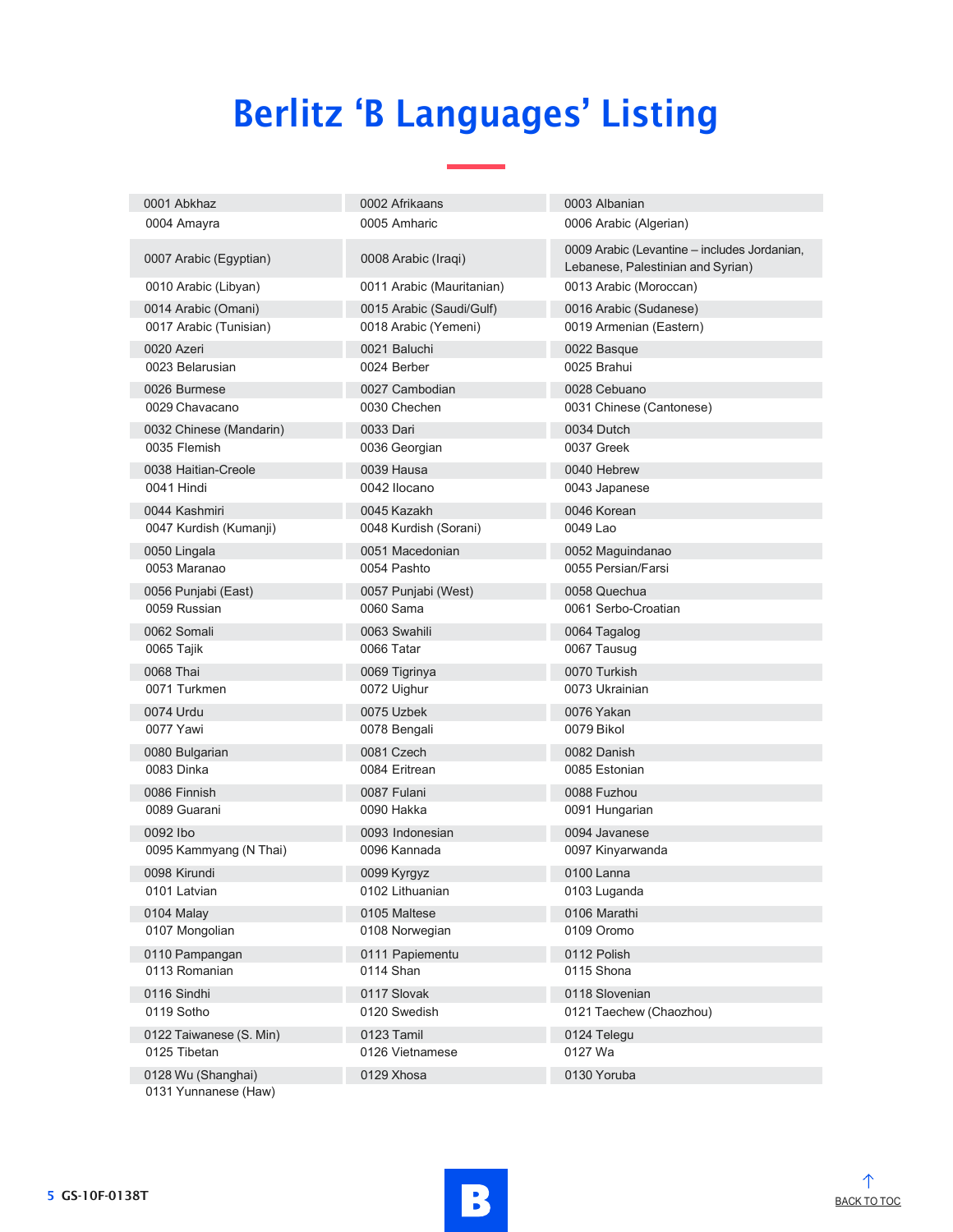![](_page_8_Picture_0.jpeg)

## **Service Contract Labor Standards**

The Service Contract Labor Standards, formerly the Service Contract Act (SCA), is applicable to this contract as it applies to the entire Multiple Award Schedule and all services provided. While no specific labor categories have been identified as being subject to SCLS due to exemptions for professional employees (FAR 22.1101, 22.1102 and 29 CRF 541.300), this contract still maintains the provisions and protections for SCLS eligible labor categories. If and/or when the contractor adds SCLS labor categories/employees to the contract through the modification process, the contractor must inform the Contracting Officer and establish a SCLS matrix identifying the GSA labor category titles, the occupational code, SCLS labor category titles and the applicable WD number. Failure to do so may result in cancellation of the contract." per the Multiple Award Schedule Solicitation.

![](_page_8_Picture_4.jpeg)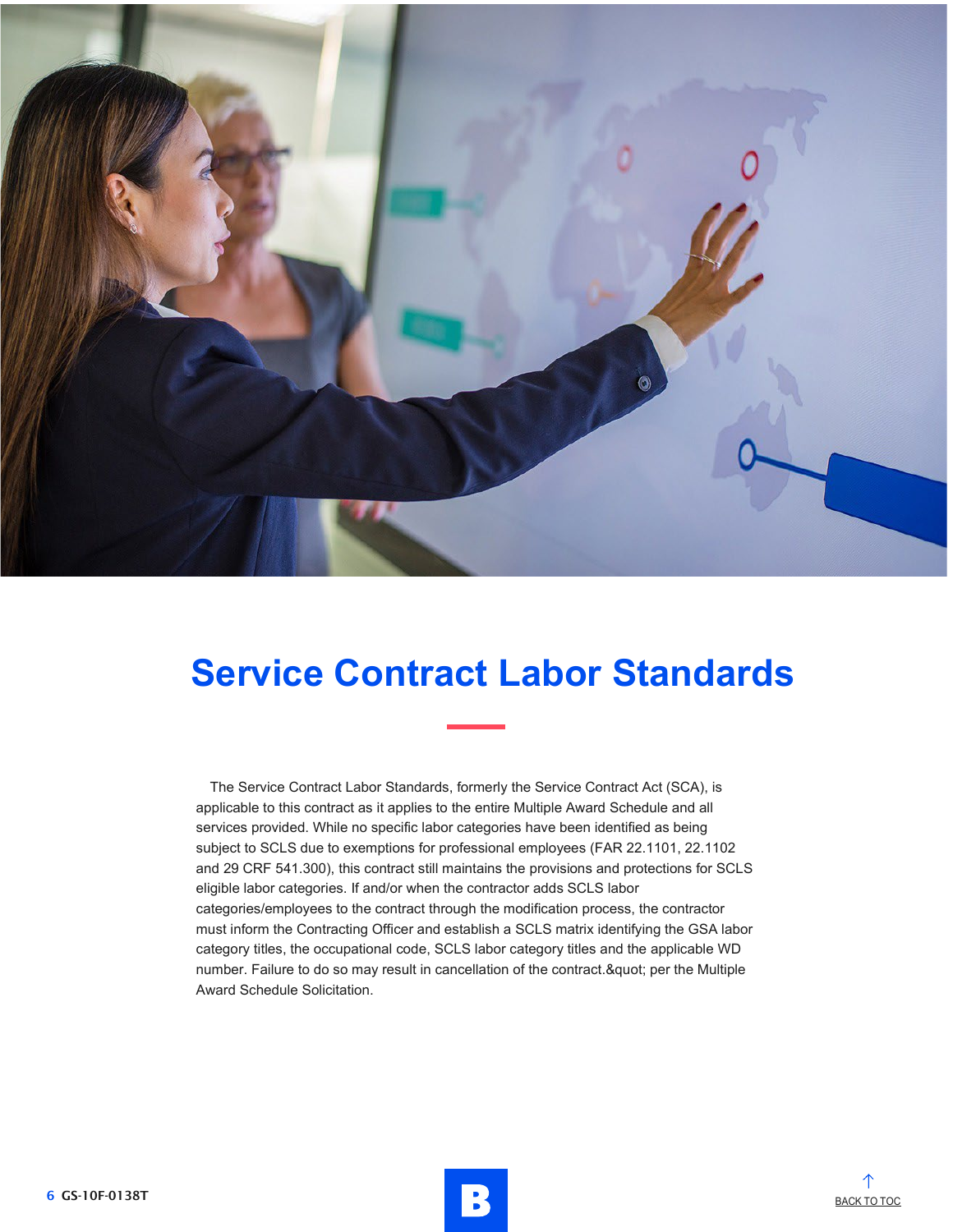# Cross-Cultural Training Programs

| <b>Course Title</b>                                                                                 | <b>Unit of Issue</b> | <b>GSA Price</b><br>(including IFF) |
|-----------------------------------------------------------------------------------------------------|----------------------|-------------------------------------|
| International Assignment Training (Face-to-Face)<br>One Day Cross- cultural Training Program        | Per Course           | \$2,687.66                          |
| Group - International Assignment Training (Face-to-Face)<br>One Day Cross-cultural Training Program | Per Course           | \$3,713.85                          |
| International Assignment Training (Face-to-Face)<br>Two Day Cross- Cultural Training Program        | Per Person           | \$3,616.12                          |
| Repatriation (Face-to-Face) - One Day Training Program                                              | Per Person           | \$2,638.79                          |
| Youth Programs - Children 7-17 (Face-to-Face)<br>One Day Cross-Cultural Program                     | Per Person           | \$1,856.93                          |
| Cultural Fast Track™- Online Cross-Cultural Training<br>with 2 Hours Live Coaching                  | Per 2 Hours          | \$1,172.80                          |
| Cultural Fast Track™ - Online Cross-Cultural Training<br>with 4 Hours Live Coaching                 | Per 4 Hours          | \$1,710.33                          |
| <b>Cultural Navigator Self Study (Online)</b>                                                       | Per Person           | \$244.33                            |
| Intercultural Business Skills (Face-to-Face)<br>One Day Training Program                            | Per Course           | \$4,397.98                          |
| Intercultural Business Skills (Webinar)**                                                           | Per Course           | \$4,104.79                          |
| <b>Global Perspectives (Face-to-Face)</b><br>Half Day Intercultural Training Program                | Per Course           | \$3,127.46                          |
| Global Perspectives in a Multi-Cultural Workplace<br>(Face-to-Face) - One Day Training Program      | Per Course           | \$4,397.98                          |
| <b>Team Building (Face-to-Face)</b><br>One Day Intercultural Training Program                       | Per Course           | \$4,397.98                          |

![](_page_9_Picture_3.jpeg)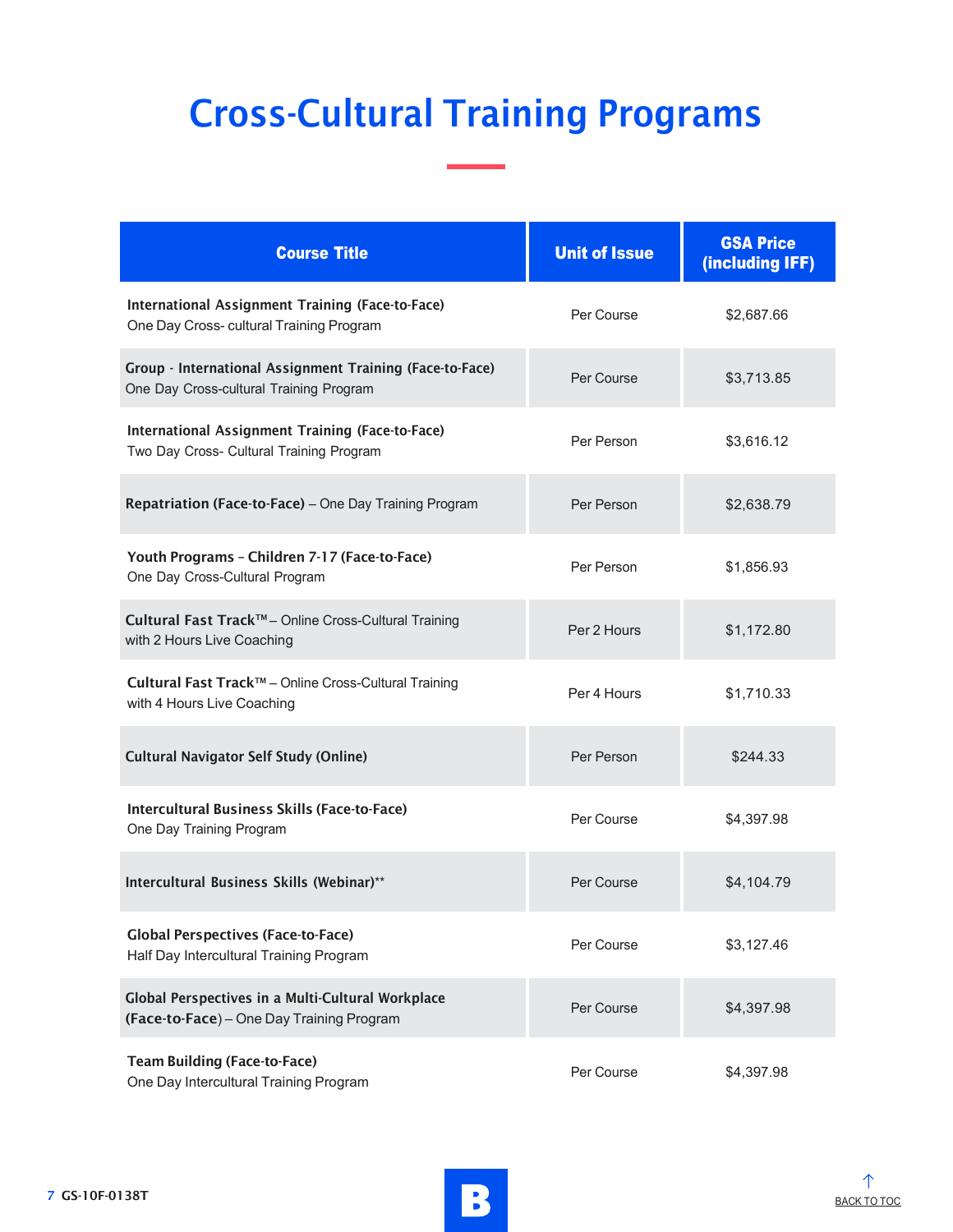![](_page_10_Picture_0.jpeg)

#### International Assignment Training (Face-to-Face) – One Day Cross-cultural Training Program

Description: Berlitz International Assignment Training programs are uniquely designed to support the successful transition for expatriates and their families from their home country to their host country. These cross-cultural training programs help assimilate employees with cultural competence by providing a deeper understanding of the host country's cultural values, beliefs and behaviors. We also focus on practical cross-cultural business communication skills and information around the business and social protocols of the host country that are instrumental for an expatriate to understand to succeed.

#### Course Length: 1 Day

#### Minimum # of Participants: 1

Maximum # of Participants: 4 related people – generally couples, but if participants have adult children (18 and older) moving with them, they can attend with the parents.

### Group International Assignment Training (Face-to-Face) – One Day Cross-cultural Training Program

Description: Berlitz International Assignment Training programs are uniquely designed to support the successful transition for Expatriates and their families from their home country to their host country. These cross-cultural training programs help assimilate employees with cultural competence by providing a deeper understanding of the host country's cultural values, beliefs and behaviors. We also focus on practical cross-cultural business communication skills and information around the business and social protocols of the host country that are instrumental for an Expatriate to understand to succeed.

Course Length: 1 Day Minimum # of Participants: 1 Maximum # of Participants: 4 unrelated people

![](_page_10_Picture_11.jpeg)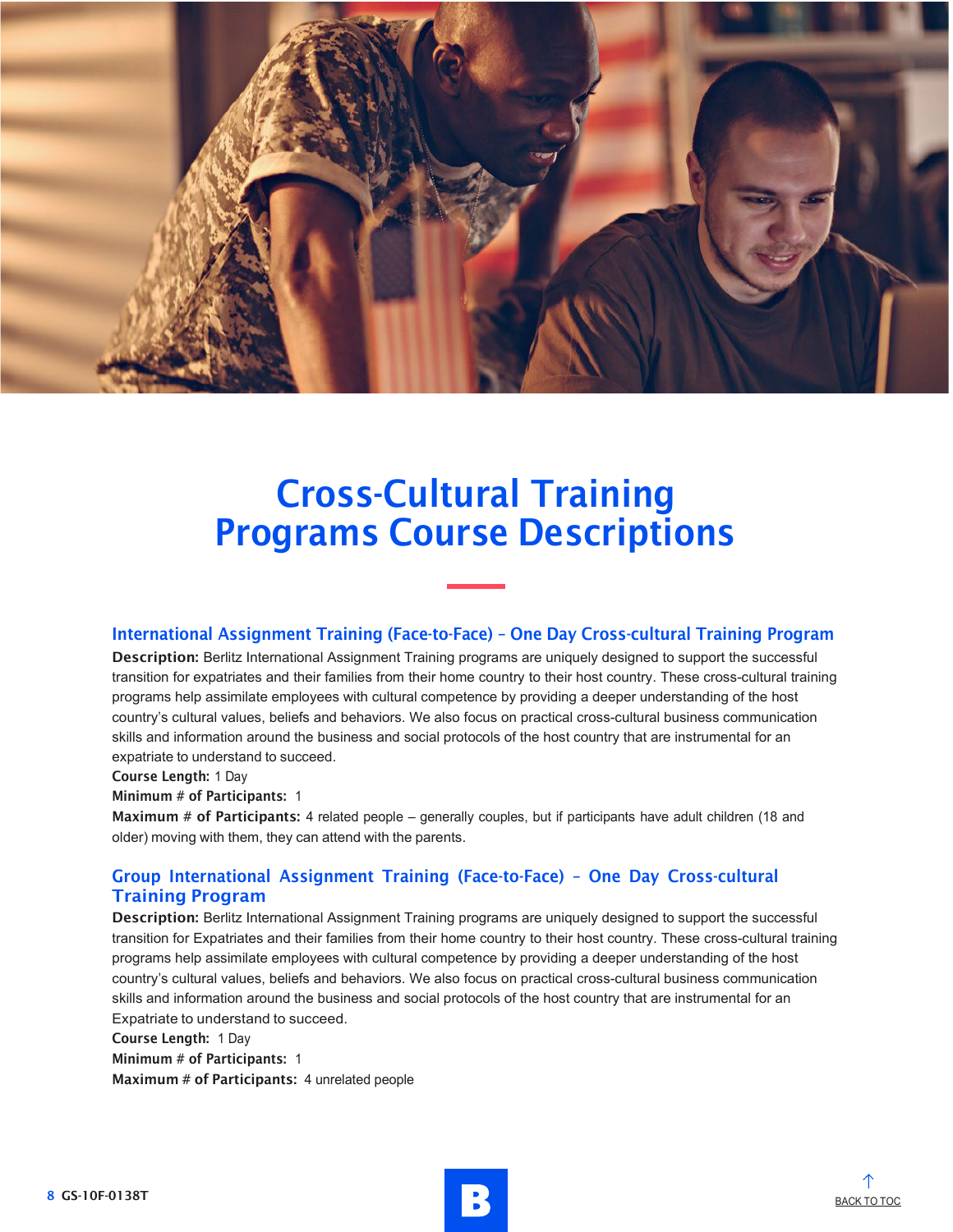### International Assignment Training (Face-to-Face) – Two Day Cross-Cultural Training Program

Description: Berlitz International Assignment Training programs are uniquely designed to support the successful transition for Expatriates and their families from their home country to their host country. These cross-cultural training programs help assimilate employees with cultural competence by providing a deeper understanding of the host country's cultural values, beliefs and behaviors. We also focus on practical cross-cultural business communication skills and information around the business and social protocols of the host country that are instrumental for an Expatriate to understand to succeed.

#### Course Length: 2 Days

#### Minimum # of Participants: 1

Maximum # of Participants: 4 related people – generally couples, but if participants have adult children (18 and older) moving with them, they can attend with the parents.

### Repatriation (Face-to-Face) – One Day Training Program

Description: This program minimizes re-entry shock, supports successful adaptation upon returning home by creating an action plan to readjust more quickly, gives current information on home culture, strategizes for ways to utilize newlyearned skills and examines how cultural value differences will manifest themselves in the new work environment. Course Length: 1 Day

#### Minimum # of Participants: 1

Maximum # of Participants: 4 related people – generally couples, but if they have adult children (18 and older) moving with, they can attend with the parents.

### Youth Programs – Children 7 -17 (Face-to-Face) – One Day Cross-Cultural Program

Description: This cross-cultural training program helps children cope in a positive way through greater understanding of life in the new culture of the host country with a focus on daily living information, the school system, making friends, continuing with their hobbies or sports and whatever specific concerns the child may have with the move. Course Length: 1 Day

Minimum # of Participants: 1 Maximum # of Participants: 5 must be siblings

### Cultural Fast Track™ – Online Cross-Cultural Training with 2 Hours Live Coaching

Description: Cultural Fast Track offers a short or long term solution for Expatriates and their spouse or partner, frequent business travelers, and/or rotational employees with the flexibility to access their cross cultural training anywhere at their convenience. Blending our online self-study modules with a live virtual trainer for 2 hours of coaching ensures that his/her specific concerns and questions are answered.

Course Length: 2 Hours

Minimum # of Participants: 1

Maximum # of Participants: 2 related people

![](_page_11_Picture_19.jpeg)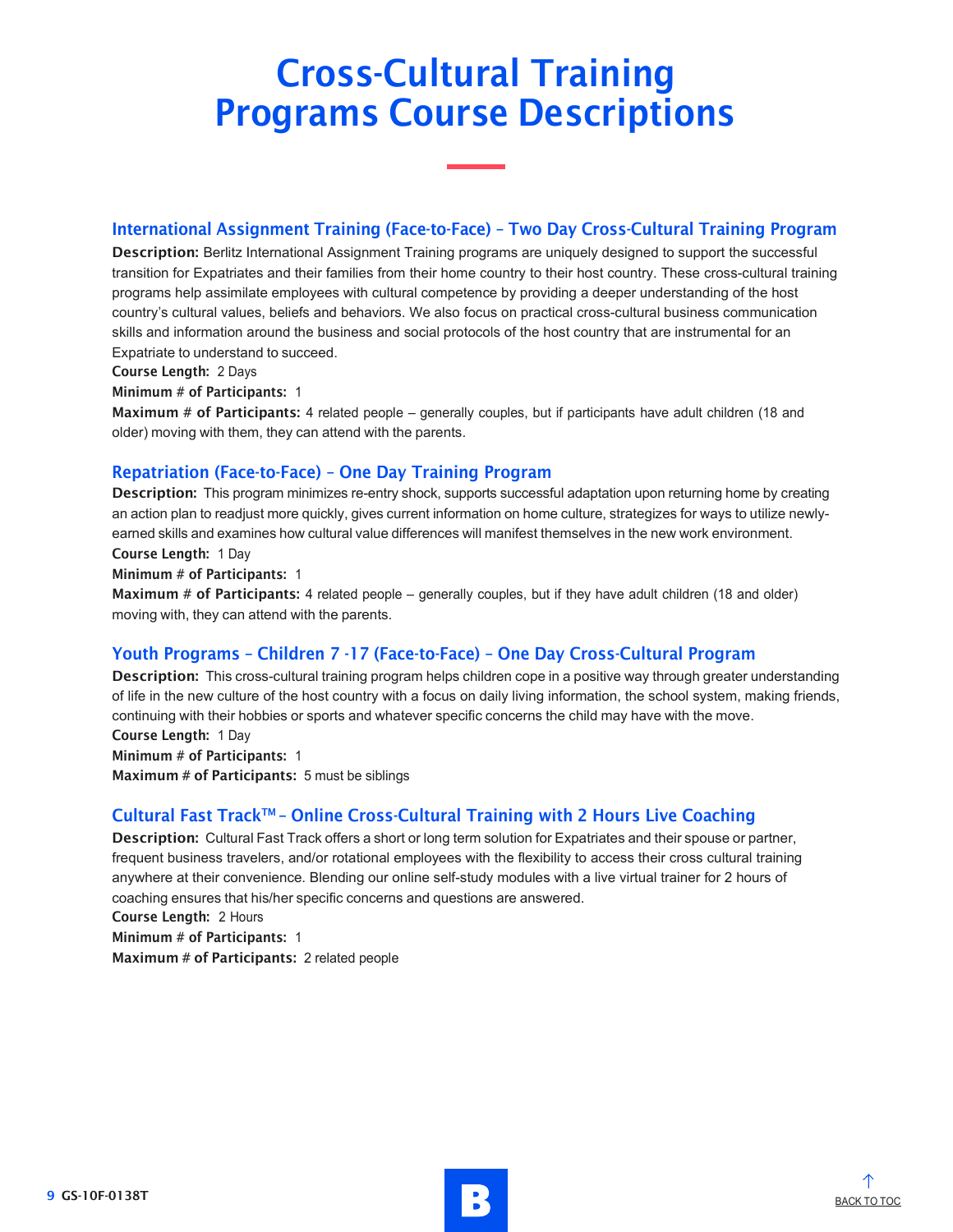![](_page_12_Picture_0.jpeg)

### Cultural Fast Track™ - Online Cross-Cultural Training with 4 Hours Live Coaching

Description: Cultural Fast Track offers a short or long term solution for Expatriates and their spouse or partner, frequent business travelers, and/or rotational employees with the flexibility to access their cross cultural training anywhere at their convenience. Blending our online self-study modules with a live virtual trainer for 4 hours of coaching ensures that his/her specific concerns and questions are answered.

Course Length: 4 Hours

Minimum # of Participants: 1

Maximum # of Participants: 2 related people

#### Cultural Navigator Self Study (Online)

Description: Embedded in the Cultural Navigator® web based learning portal, the International Assignment Learning Paths are designed to support the employee and their spouse or partner to live and work in a new culture with 24/7 access for one full year.

Course Length: 12 Month License Minimum # of Participants: 1 Maximum # of Participants: unlimited

#### Intercultural Business Skills (Face-to-Face) – One Day Training Program

Description: The Intercultural Business Skills workshop is designed to assist professionals who conduct business with colleagues from other countries and need to optimize their cross-cultural skills and effectiveness when working together. On the basis of this knowledge, participants will develop critical cross-cultural business communication skills that are practiced in the context of building relationships, teamwork and collaboration, and exercising leadership across cultures.

Course Length: 1 Day Minimum # of Participants: 3 Maximum # of Participants: 20

![](_page_12_Picture_14.jpeg)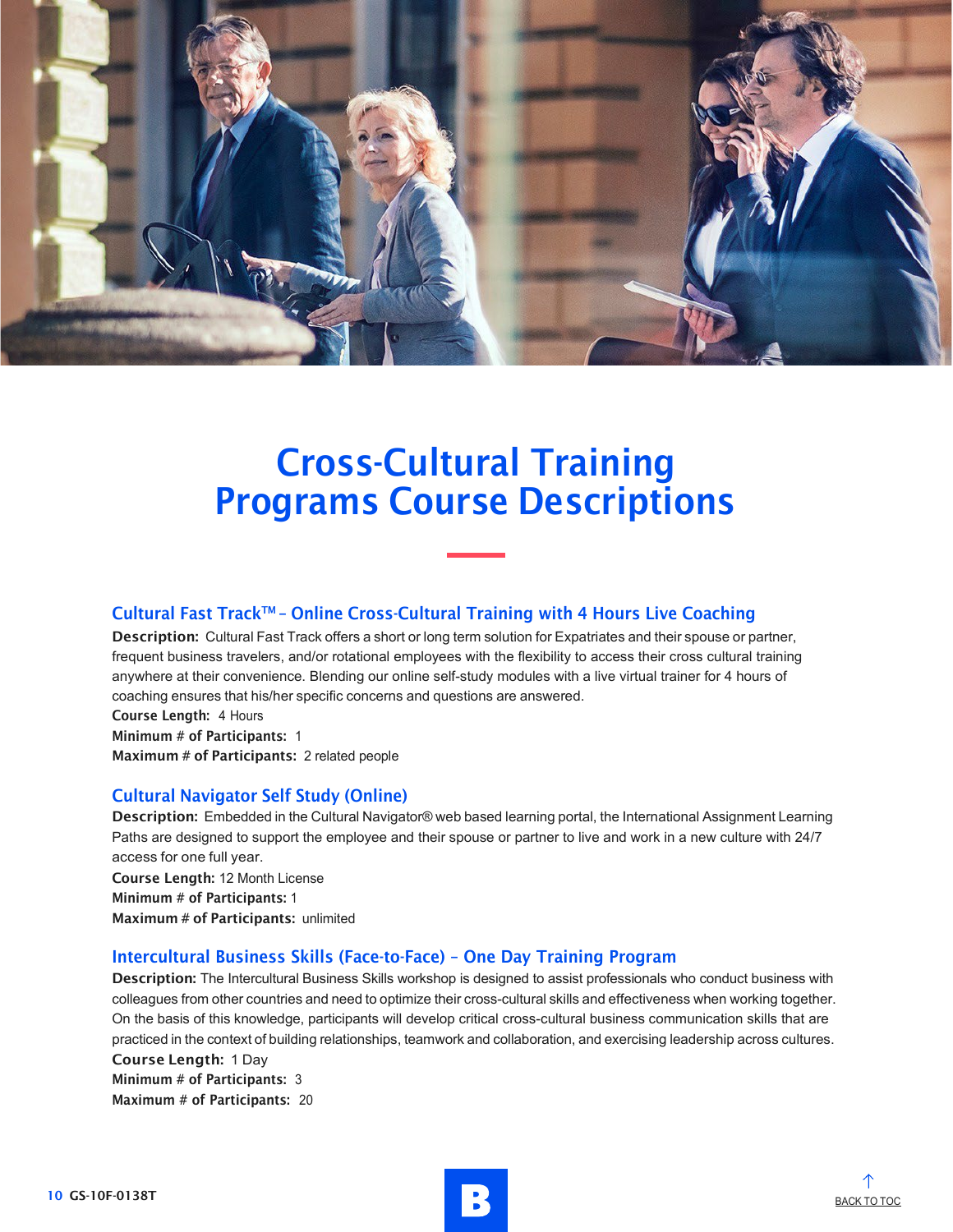#### Intercultural Business Skills (Webinar)

Description: The Intercultural Business Skills webinar is designed to assist professionals who conduct business with colleagues from other countries and need to optimize their cross-cultural skills and effectiveness when working together. On the basis of this knowledge, participants will develop critical cross-cultural business communication skills that are practiced in the context of building relationships, teamwork and collaboration, and exercising leadership across cultures. Course Length: 90 Minutes to 3 Hours

Maximum # of Participants: 20

#### Global Perspectives (Face-to-Face) – Half Day Intercultural Training Program

Description: The Global Perspectives program is designed to demonstrate the impact of culture on building relationships, business culture, effective communication, management styles and team effectiveness. The design is pragmatic and based around real challenges identified by the participants prior and during the program. Challenges are reviewed and framed within a non- threatening model that results in common insight and understanding. This in turn is applied as a working model to provide the participants with the opportunity to develop the requisite skills (individually and collectively) to address challenges within and outside the team context. This program focuses on regional differences and overall intercultural communication and competency skills.

Course Length: Half Day

Minimum # of Participants: 3 Maximum # of Participants: 20

### Global Perspectives in a Multi-Cultural Workplace (Face-to-Face) – One Day Training Program

Description: The Global Perspectives program is designed to demonstrate the impact of culture on building relationships, business culture, effective communication, management styles and team effectiveness. The design is pragmatic and based around the real challenges identified by the participants prior and during the program. The challenges are reviewed and framed within a non-threatening model that results in common insight and understanding. This in turn is applied as a working model to provide the participants with the opportunity to develop the requisite skills (individually and collectively) to address challenges within and outside the team context. This program focuses on regional differences and overall intercultural communication and competency skills. Course Length: 1 Day

Minimum # of Participants: 3 Maximum # of Participants: 20

### Team Building (Face-to-Face) – One Day Intercultural Training Program

Description: The Team Building program provides global team members with the necessary knowledge, mindset and skills for more effective multicultural teamwork. Building effective teams is especially challenging within a multicultural environment. Successful team leadership in one cultural context may appear ineffectual in another because of culturally-based assumptions and expectations. Roles and responsibilities of team members vary based on corporate culture, and local culture's preferences and orientations. Participants gain practical insights on how culture impacts the team process, acquire effective multicultural leadership and management skills, use tools for modeling flexible and resilient communication processes and explore best practices for participating in global teams. Course Length: 1 Day

Minimum # of Participants: 3 Maximum # of Participants: 20

11 GS-10F-0138T BACK TO TOC

![](_page_13_Picture_16.jpeg)

Minimum # of Participants: 3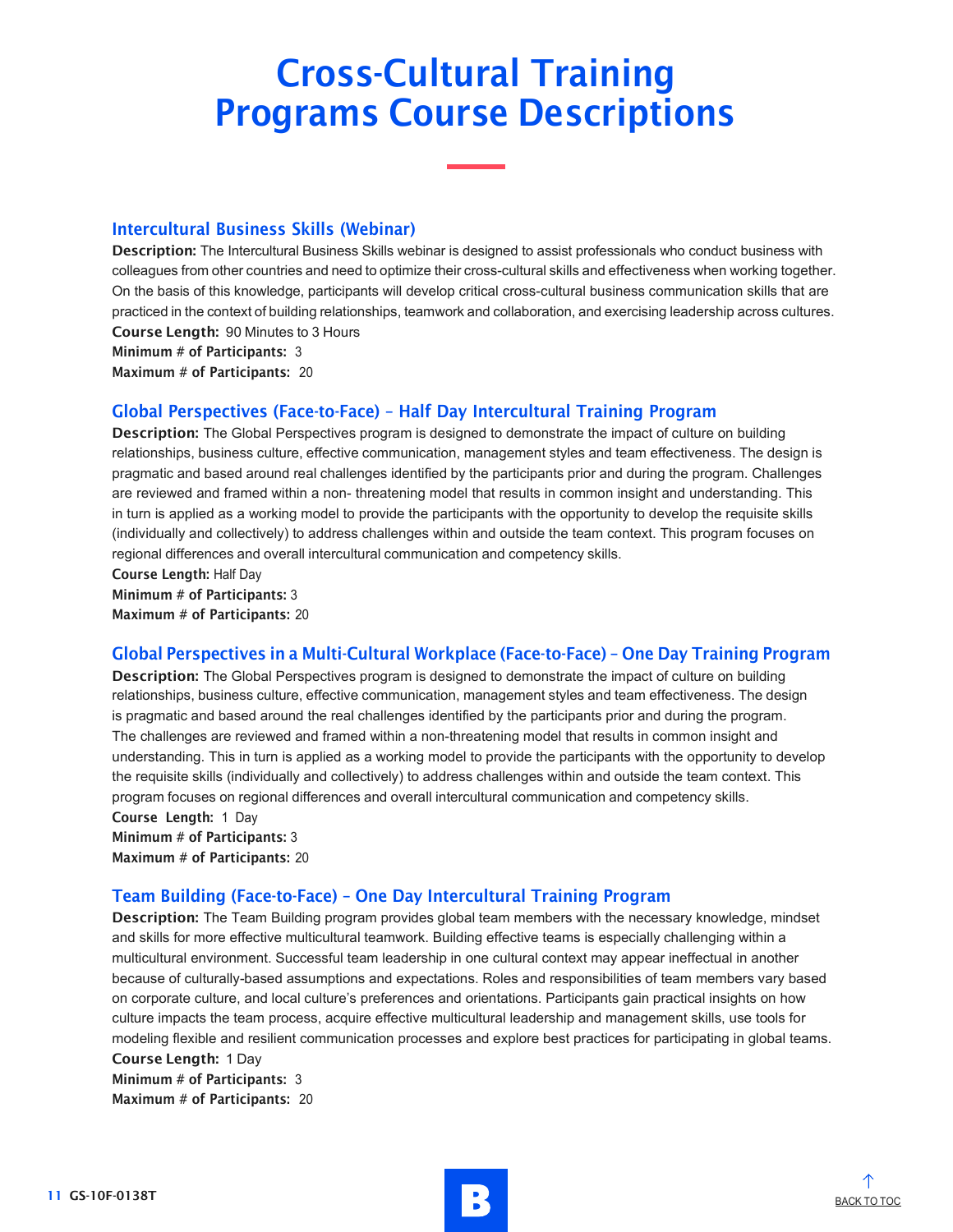![](_page_14_Picture_0.jpeg)

# Language Testing and Assessment

| <b>Test</b>                                                                             | <b>Tier</b>    | <b>Test Volume</b><br>(annual) | <b>Price</b><br>(per test) |
|-----------------------------------------------------------------------------------------|----------------|--------------------------------|----------------------------|
| <b>Berlitz Test of Speaking Skills (BTSS)</b><br>Spoken language testing and assessment | $\mathbf{1}$   | $1 - 49$                       | \$97.73                    |
|                                                                                         | 2              | $50 - 99$                      | \$78.19                    |
|                                                                                         | 3              | $100 - 499$                    | \$58.64                    |
|                                                                                         | $\overline{4}$ | $500 - 24,999$                 | \$48.87                    |
|                                                                                         | $\mathbf{1}$   | $1 - 49$                       | \$63.53                    |
| <b>Berlitz Test of Writing Skills (BTWS)</b>                                            | $\mathcal{P}$  | $50 - 99$                      | \$58.64                    |
| Written language testing and assessment                                                 | 3              | $100 - 499$                    | \$53.75                    |
|                                                                                         | $\overline{4}$ | $500 - 24,999$                 | \$43.98                    |

![](_page_14_Picture_4.jpeg)